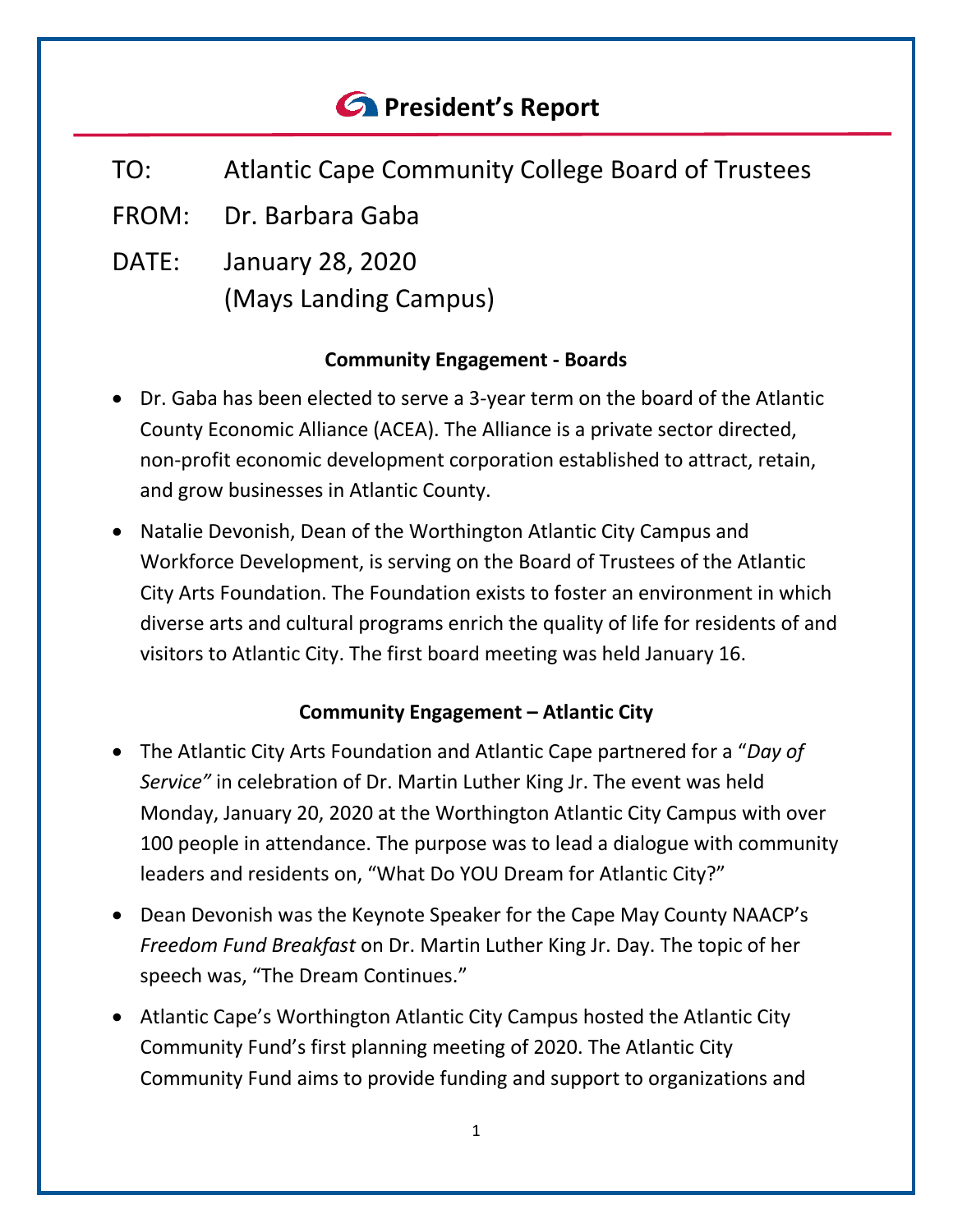individuals working to build a thriving Atlantic City. The meeting was held on January 15 with over 50 guests in attendance. Jim Rutala, President of the Atlantic Cape Community College Foundation Board, serves on the Executive Committee of Atlantic City Community Fund's Advisory Board.

- Atlantic Cape participated in Atlantic City's  $1<sup>st</sup>$  Annual Family Conference on January 25. This conference featured speakers, resources and dialogue on college and career readiness, drug and alcohol awareness, coping with the loss of loved ones, financial literacy, and self-care. It was geared to empower families to improve their lives and engage with their community. Atlantic Cape Admissions provided college information, in addition to Atlantic Cape staff who served as presenters. The college was also an event sponsor and provided space for planning meetings.
- La Casa Dominicana will offer three ESL programs this Spring Semester. Classes began Monday, January 13 at the Worthington Atlantic City Campus.
- A "Supporting NJ Dreamers" workshop will be held at the Worthington Atlantic City Campus to provide financial aid and admissions support for undocumented individuals. The event will be held on February 6 at 6pm.
- The Hispanic Alliance of Atlantic County hosted a Youth Summit meeting on January 14 on the Worthington Atlantic City Campus.

## **Community Engagement – Cape May County**

• The Cape May County Campus hosted the "Veteran's Community Engagement Forum" on January 15. Representatives from the Wilmington Veterans Administration Medical Center presented to over 60 veterans and their families information about changes and updates to medical benefits and access to healthcare services. It was also noted that the new VA clinic is currently under construction in Rio Grande.

#### **Cape May County Campus**

• The Prosecutor's Office of Cape May County continues efforts to help ensure the safety of our students. On January 9 & 16, the County's SWAT team toured the Cape May County Campus to familiarize themselves with the layout of the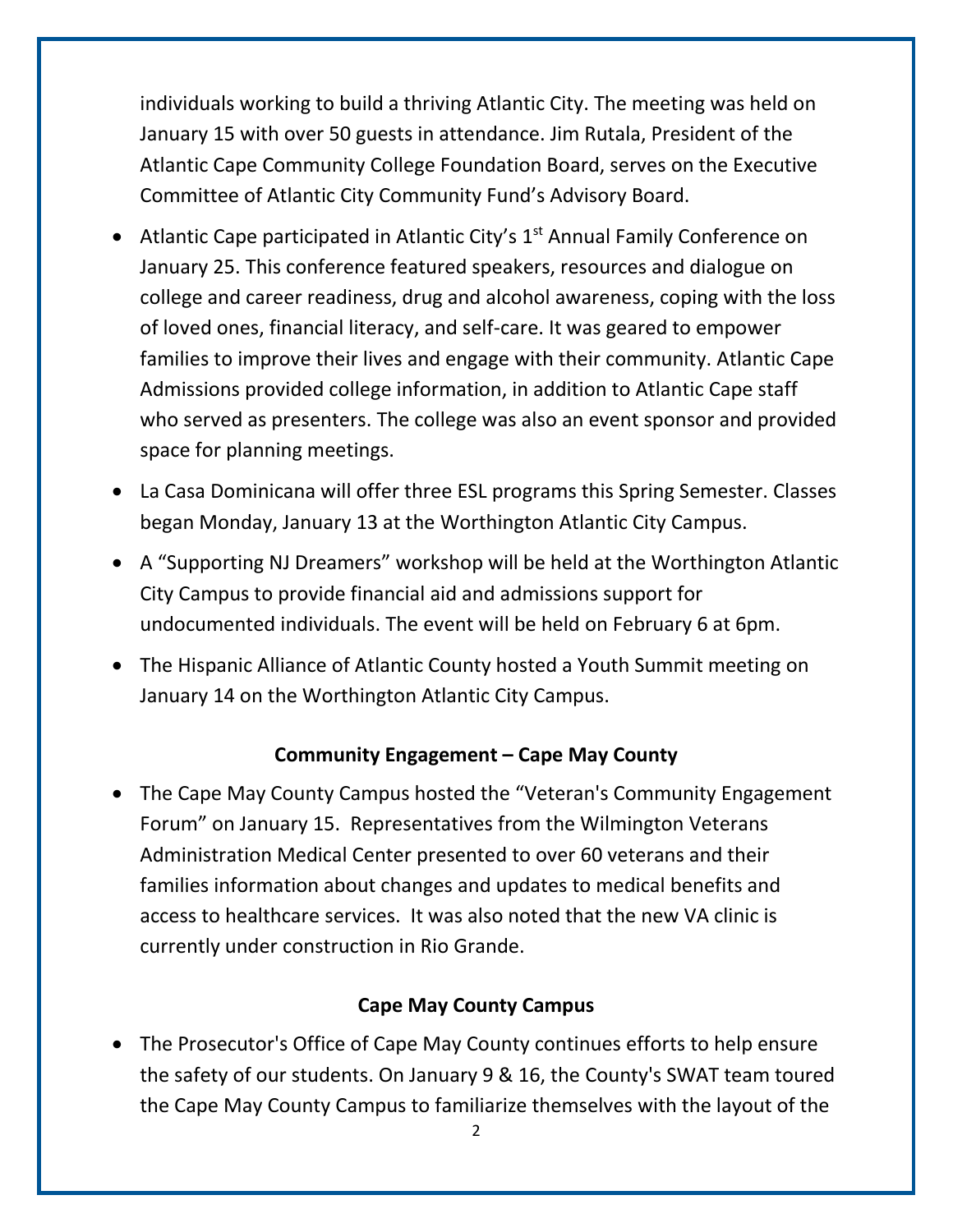facility. The team shared ideas about simple ways college employees can improve their own security practices on and off campus. Several SWAT team members are alumni of Atlantic Cape who enthusiastically praised their experiences at the college.

• The Cape May County Campus will host the third presentation of its Environmental Speaker Series on January 30. The guest speaker will be Joseph Hochreiter, CGWP, Principal Scientist, Senior Environmental Consulting, LLC. His topic will be "How to Maintain Coastal Resiliency through the Redevelopment of Industrial Brownfields." There will be an opportunity to meet the speaker at 11:30 am and the program will begin at 12:00 noon.

## **Academic Affairs**

• Dr. Gaba, Dr. Katz and Assistant Dean Myrna Morales Keklak met with AtlantiCare representatives Margaret Belfield, Executive VP & COO; Katherine Birkenstock, VP & Chief Nursing Officer; and Lillian Smith, Director of Employee Relations to discuss the proposed LPN program and utilizing space at the AtlanticCare Health Park to be constructed at Atlantic and Ohio Avenues in Atlantic City.

# **Partnerships – High Schools**

• Academics will be offering Math Boot Camps and English ALP courses this spring at seven area high schools thanks to the College Readiness Now (CRN) VI grant through the Center for Student Success of the New Jersey Council of County Colleges (NJCCC).

# **Workforce Development**

• Dr. Gaba, Jean McAlister, and Dean Natalie Devonish met with Marty Small, Mayor of Atlantic City, to discuss creating a partnership between the College and Atlantic City. This spring, the College will begin training for all Atlantic City municipal employees and develop customized departmental training as needed. Additionally, the city agreed to promote CCOG, tuition-free college programming as well as both workforce and credit programs.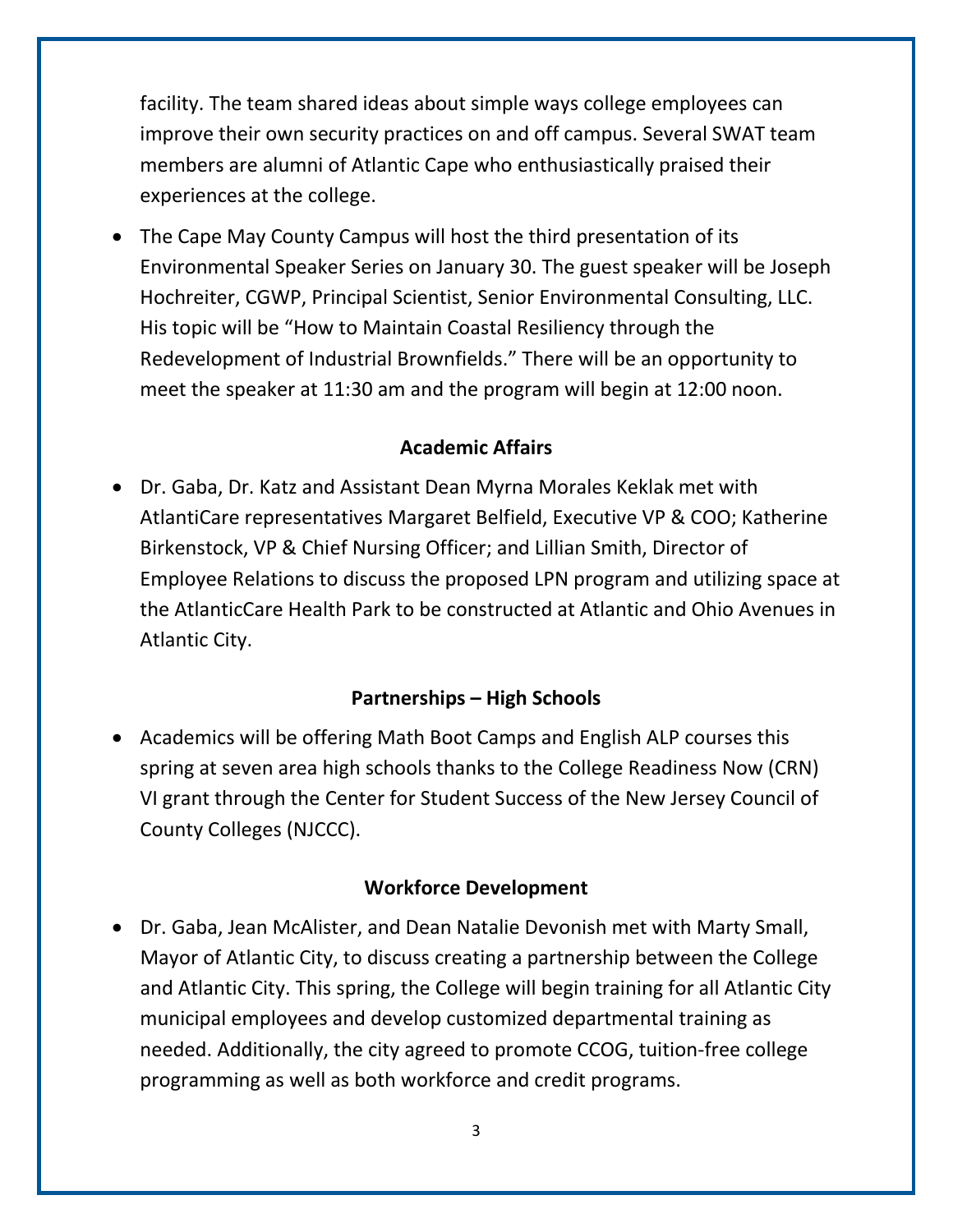- Dr. Gaba and Dr. Katz attended the *Wind Institute Community College Roundtable* with representatives from the State of New Jersey and New Jersey Council of County Colleges (NJCCC). The group will be exploring workforce needs and community college partnerships for this emerging industry.
- The Cape May County Campus will offer five cooking classes through Workforce Development this Spring, including "The Days of Wine and Chocolate" in their refurbished kitchen. This is possible because of the coordination between the Academy of Culinary Arts, Workforce Development, and Facilities.

## **Professional Development**

- Faculty Professional Development Day was held on January 17, 2020. The morning session included panel presentations on *Student Mental Health* and *Student Advising*. The afternoon consisted of faculty and staff sharing their expertise in a number of "Best Practices" workshops.
- One hundred ten (110) faculty and staff attended Adjunct Onboarding sessions on January 9 and 15. The adjuncts had an opportunity to meet with department coordinators and new adjuncts were oriented to the College by Professor Sue DePhilippis, from the Center for Teaching and Learning Excellence. The second annual Adjunct Academy is scheduled for February 29, 2020.

## **Retention Initiatives**

- The Men of Atlantic Cape (MAC) program is being expanded beyond the Mays Landing Campus to include the Worthington Atlantic City Campus. MAC is a recruitment, retention and mentoring program for minority males. The welcome and initial meeting will be held Monday, February 10, 12:30pm. Pizza and drinks will be served.
- A Bi-lingual ESL Navigator began on January 6 at the Worthington Atlantic City Campus to support ESL students with their transition from non-credit to credit programs.